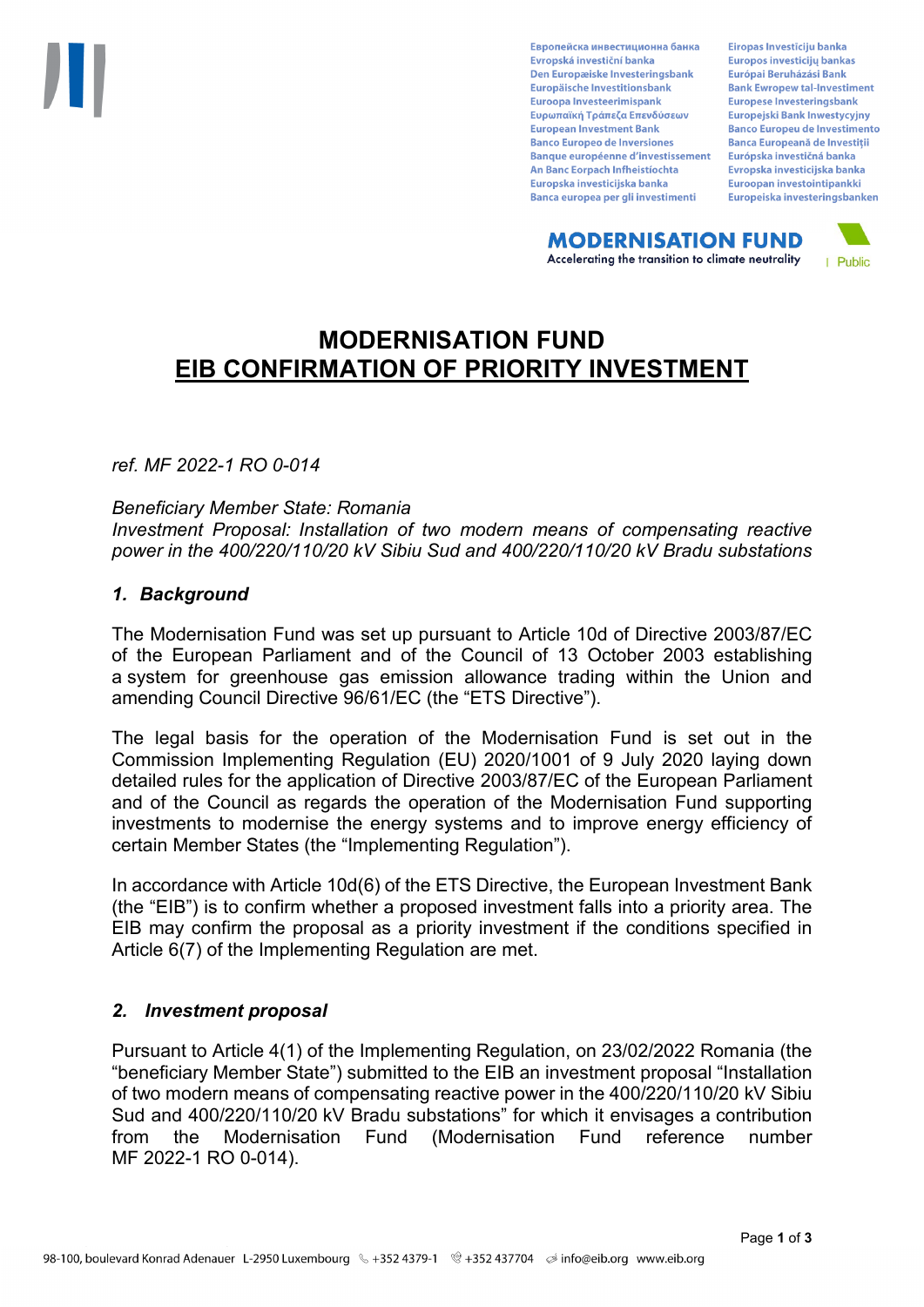

The investment concerns the installation of two static synchronous compensators in the substations of Sibiu Sud and Bradu with a capacity of -150/+150 MVAr in order to provide automatic secondary voltage and reactive power control.

The beneficiary Member State has requested funding of EUR 52 336 142,93 for a disbursement under the proposed project.

The main objective of the investment is to provide voltage control and reactive compensation in order to improve the voltage stability of the power network and increase its transfer capacity.

The project is aligned with the objectives set out in the National Energy and Climate Plan (NECP) for Romania with regards to the energy security dimension.

#### *3. Compliance with the conditions for priority investment*

- a) The beneficiary Member State has demonstrated that the investment complies with the requirements laid down in Article 10d(1) of the ETS Directive as it supports the modernisation of the energy system and it is in line with the objectives and measures set out in its NECP.
- b) According to the information provided by the beneficiary Member State and pursuant to Article 10d(2) Directive 2003/87/EC, the investment is considered as a priority investment as it falls under the priority area "modernisation of energy networks".
- c) The beneficiary Member State has sufficient funds available for the requested disbursement according to the statement of the available funds referred to in Article 5(1) of the Implementing Regulation and after deduction of any amounts to be disbursed for investments already confirmed in accordance with Article 6(9) of the Implementing Regulation.
- d) The beneficiary Member State has provided evidence that the investment proposal does not constitute State aid within the meaning of Article 107(1) of the Treaty on the Functioning of the European Union.
- e) The beneficiary Member State has confirmed in writing that the investment complies with any other applicable requirements of Union and national law.
- f) According to the information provided by the beneficiary Member State, the amounts requested from the Modernisation Fund are not intended to cover the same costs of the investment as those financed by another Union or national instrument.